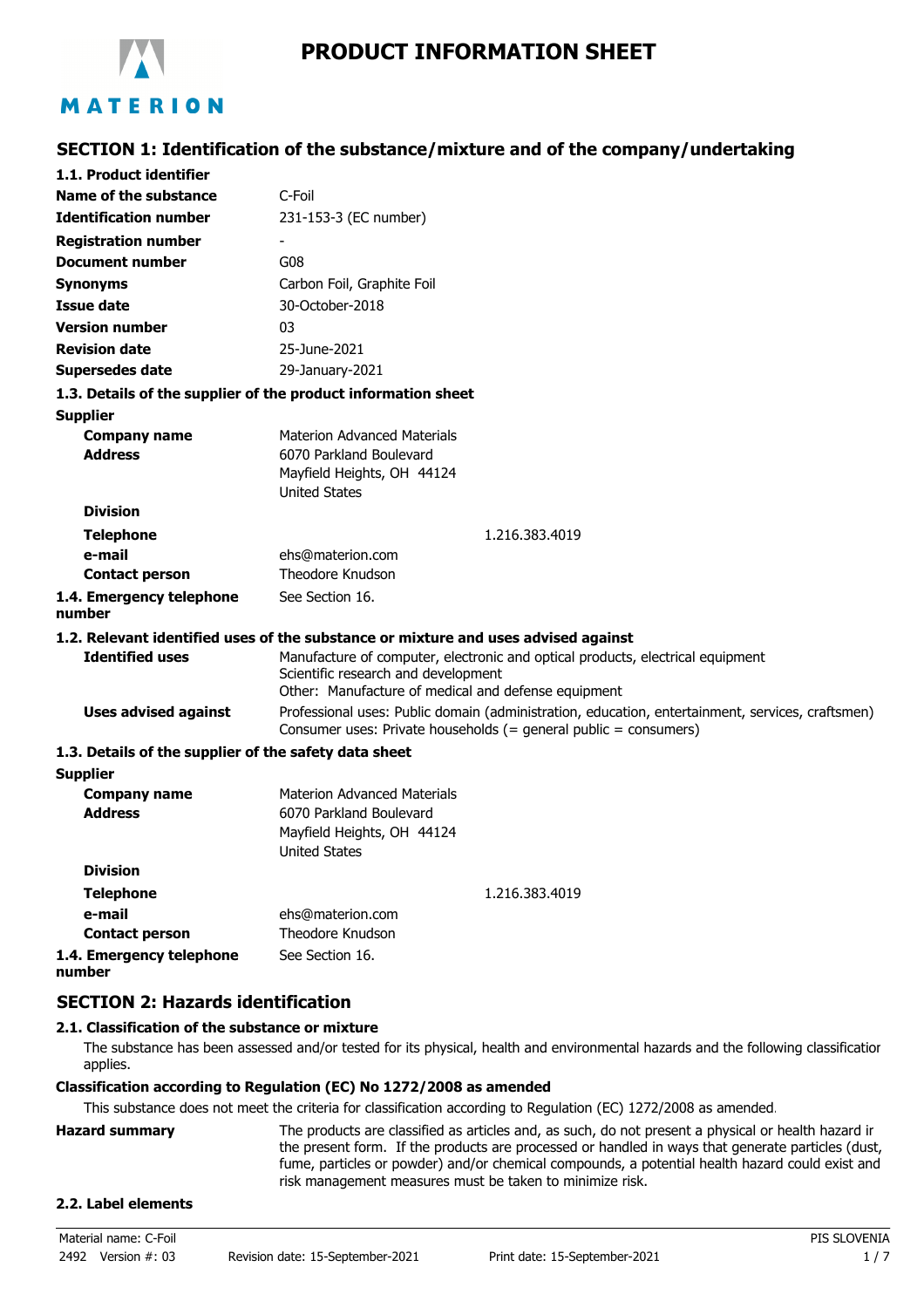|                                   | Label according to Regulation (EC) No. 1272/2008 as amended                                       |  |
|-----------------------------------|---------------------------------------------------------------------------------------------------|--|
| <b>Hazard pictograms</b>          | None.                                                                                             |  |
| <b>Signal word</b>                | None.                                                                                             |  |
| <b>Hazard statements</b>          | The substance does not meet the criteria for classification.                                      |  |
| <b>Precautionary statements</b>   |                                                                                                   |  |
| <b>Prevention</b>                 | Observe good industrial hygiene practices.                                                        |  |
| <b>Response</b>                   | Wash hands after handling.                                                                        |  |
| <b>Storage</b>                    | Store away from incompatible materials.                                                           |  |
| <b>Disposal</b>                   | Dispose of waste and residues in accordance with local authority requirements.                    |  |
| Supplemental label<br>information | For further information, please contact the Product Stewardship Department at $+1.216.383.4019$ . |  |
| 2.3. Other hazards                | Not a PBT or vPvB substance or mixture.                                                           |  |

# **SECTION 3: Composition/information on ingredients**

### **3.1. Substances**

## **General information**

| <b>Chemical name</b> | $\frac{0}{0}$                            | No.                    | CAS-No. / EC REACH Registration No. Index No. |                          | <b>Notes</b> |
|----------------------|------------------------------------------|------------------------|-----------------------------------------------|--------------------------|--------------|
| Carbon               | 100                                      | 7440-44-0<br>231-153-3 |                                               | $\overline{\phantom{0}}$ |              |
|                      | <b>Classification:</b> Self-heat. 2;H252 |                        |                                               |                          |              |

# **SECTION 4: First aid measures**

| <b>General information</b>                                                               | Ensure that medical personnel are aware of the material(s) involved, and take precautions to<br>protect themselves. |
|------------------------------------------------------------------------------------------|---------------------------------------------------------------------------------------------------------------------|
| 4.1. Description of first aid measures                                                   |                                                                                                                     |
| <b>Inhalation</b>                                                                        | Move to fresh air. Call a physician if symptoms develop or persist.                                                 |
| <b>Skin contact</b>                                                                      | Wash off with soap and water. Get medical attention if irritation develops and persists.                            |
| Eye contact                                                                              | Rinse with water. Get medical attention if irritation develops and persists.                                        |
| <b>Ingestion</b>                                                                         | Rinse mouth. Get medical attention if symptoms occur.                                                               |
| 4.2. Most important<br>symptoms and effects, both<br>acute and delayed                   | Under normal conditions of intended use, this material does not pose a risk to health.                              |
| 4.3. Indication of any<br>immediate medical attention<br>and special treatment<br>needed | Treat symptomatically.                                                                                              |

# **SECTION 5: Firefighting measures**

| <b>General fire hazards</b>                                                                | No unusual fire or explosion hazards noted.                                                |  |
|--------------------------------------------------------------------------------------------|--------------------------------------------------------------------------------------------|--|
| 5.1. Extinguishing media<br>Suitable extinguishing<br>media                                | Water fog. Foam. Dry chemical powder. Carbon dioxide (CO2).                                |  |
| Unsuitable extinguishing<br>media                                                          | Do not use water as an extinguisher.                                                       |  |
| 5.2. Special hazards arising<br>from the substance or<br>mixture                           | This product is not flammable.                                                             |  |
| 5.3. Advice for firefighters<br><b>Special protective</b><br>equipment for<br>firefighters | Wear suitable protective equipment.                                                        |  |
| <b>Special firefighting</b><br>procedures                                                  | Use water spray to cool unopened containers.                                               |  |
| <b>Specific methods</b>                                                                    | Use standard firefighting procedures and consider the hazards of other involved materials. |  |
| $CPCTTANC.$ A saidental valence means una                                                  |                                                                                            |  |

# **SECTION 6: Accidental release measures**

## **6.1. Personal precautions, protective equipment and emergency procedures**

For non-emergency **Keep unnecessary personnel away. For personal protection, see section 8 of the PIS. personnel**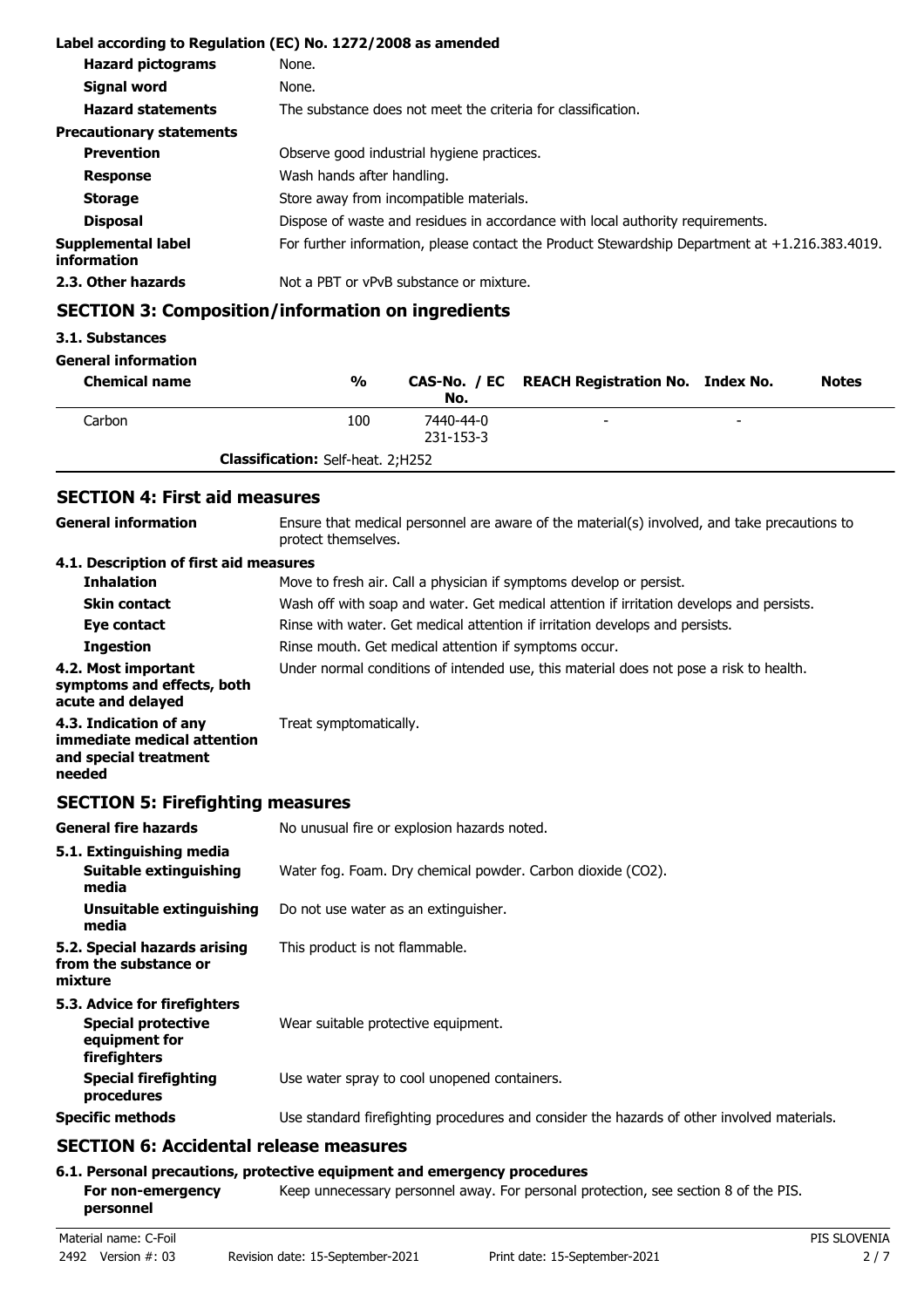| For emergency<br>responders                                  | As supplied, this product poses no special release issues.                                        |
|--------------------------------------------------------------|---------------------------------------------------------------------------------------------------|
| <b>6.2. Environmental</b><br>precautions                     | Not relevant, due to the form of the product.                                                     |
| 6.3. Methods and material for<br>containment and cleaning up | Stop the flow of material, if this is without risk.                                               |
| 6.4. Reference to other<br>sections                          | For personal protection, see section 8 of the PIS. For waste disposal, see section 13 of the PIS. |
|                                                              |                                                                                                   |

# **SECTION 7: Handling and storage**

| 7.1. Precautions for safe<br>handling                                   | Minimise dust generation and accumulation. Observe good industrial hygiene practices. |
|-------------------------------------------------------------------------|---------------------------------------------------------------------------------------|
| 7.2. Conditions for safe<br>storage, including any<br>incompatibilities | Store in a closed container away from incompatible materials.                         |
| 7.3. Specific end use(s)                                                | Not relevant.                                                                         |

# **SECTION 8: Exposure controls/personal protection**

# **8.1. Control parameters**

#### **Occupational exposure limits**

**Slovenia. OELs. Regulations concerning protection of workers against risks due to exposure to chemicals while working (Official Gazette of the Republic of Slovenia)**

| <b>Material</b>                                      | <b>Type</b>                                                                                                                                                                                                                                                                                                                                                                                            | <b>Value</b>                           | Form                 |  |
|------------------------------------------------------|--------------------------------------------------------------------------------------------------------------------------------------------------------------------------------------------------------------------------------------------------------------------------------------------------------------------------------------------------------------------------------------------------------|----------------------------------------|----------------------|--|
| C-Foil                                               | <b>TWA</b>                                                                                                                                                                                                                                                                                                                                                                                             | 10 mg/m3                               | Inhalable fraction.  |  |
|                                                      |                                                                                                                                                                                                                                                                                                                                                                                                        | $1,25$ mg/m3                           | Respirable fraction. |  |
| <b>Components</b>                                    | <b>Type</b>                                                                                                                                                                                                                                                                                                                                                                                            | <b>Value</b>                           | Form                 |  |
| Carbon (CAS 7440-44-0)                               | <b>TWA</b>                                                                                                                                                                                                                                                                                                                                                                                             | $10 \text{ mg/m}$                      | Inhalable fraction.  |  |
|                                                      |                                                                                                                                                                                                                                                                                                                                                                                                        | $1,25 \,\mathrm{mg/m3}$                | Respirable fraction. |  |
| <b>Biological limit values</b>                       | No biological exposure limits noted for the ingredient(s).                                                                                                                                                                                                                                                                                                                                             |                                        |                      |  |
| <b>Recommended monitoring</b><br>procedures          |                                                                                                                                                                                                                                                                                                                                                                                                        | Follow standard monitoring procedures. |                      |  |
| Derived no effect levels<br>(DNELs)                  | Not available.                                                                                                                                                                                                                                                                                                                                                                                         |                                        |                      |  |
| <b>Predicted no effect</b><br>concentrations (PNECs) | Not available.                                                                                                                                                                                                                                                                                                                                                                                         |                                        |                      |  |
| 8.2. Exposure controls                               |                                                                                                                                                                                                                                                                                                                                                                                                        |                                        |                      |  |
| <b>Appropriate engineering</b><br>controls           | Good general ventilation (typically 10 air changes per hour) should be used. Ventilation rates should<br>be matched to conditions. If applicable, use process enclosures, local exhaust ventilation, or other<br>engineering controls to maintain airborne levels below recommended exposure limits. If exposure<br>limits have not been established, maintain airborne levels to an acceptable level. |                                        |                      |  |
|                                                      | Individual protection measures, such as personal protective equipment                                                                                                                                                                                                                                                                                                                                  |                                        |                      |  |
| <b>General information</b>                           | Personal protection equipment should be chosen according to the CEN standards and in discussion<br>with the supplier of the personal protective equipment.                                                                                                                                                                                                                                             |                                        |                      |  |
| Eye/face protection                                  | Wear safety glasses with side shields (or goggles).                                                                                                                                                                                                                                                                                                                                                    |                                        |                      |  |
| <b>Skin protection</b>                               |                                                                                                                                                                                                                                                                                                                                                                                                        |                                        |                      |  |
| - Hand protection                                    | Wear protective gloves.                                                                                                                                                                                                                                                                                                                                                                                |                                        |                      |  |
| - Other                                              | Wear suitable protective clothing.                                                                                                                                                                                                                                                                                                                                                                     |                                        |                      |  |
| <b>Respiratory protection</b>                        | In case of insufficient ventilation, wear suitable respiratory equipment.                                                                                                                                                                                                                                                                                                                              |                                        |                      |  |
| <b>Thermal hazards</b>                               | Wear appropriate thermal protective clothing, when necessary.                                                                                                                                                                                                                                                                                                                                          |                                        |                      |  |
| <b>Hygiene measures</b>                              | Always observe good personal hygiene measures, such as washing after handling the material and<br>before eating, drinking, and/or smoking. Routinely wash work clothing and protective equipment to<br>remove contaminants.                                                                                                                                                                            |                                        |                      |  |
| <b>Environmental exposure</b><br>controls            | Environmental manager must be informed of all major releases.                                                                                                                                                                                                                                                                                                                                          |                                        |                      |  |

# **SECTION 9: Physical and chemical properties**

# **9.1. Information on basic physical and chemical properties**

### **Appearance**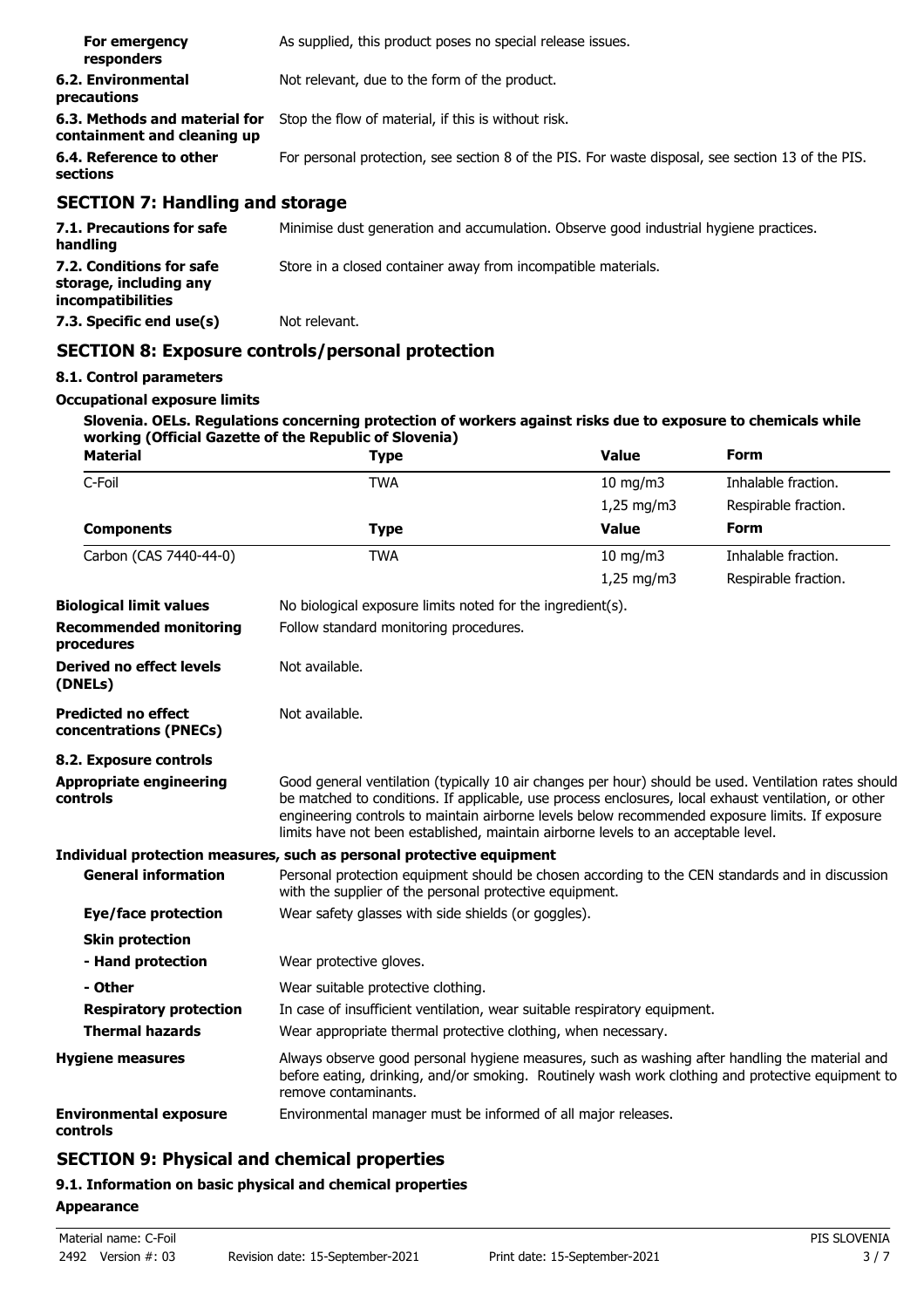| <b>Physical state</b>                               | Solid.                      |
|-----------------------------------------------------|-----------------------------|
| <b>Form</b>                                         | Solid.                      |
| <b>Colour</b>                                       | Dark grey.                  |
| <b>Odour</b>                                        | None.                       |
| <b>Odour threshold</b>                              | Not applicable.             |
| pH                                                  | Not applicable.             |
| <b>Melting point/freezing point</b>                 | 3500 °C (6332 °F) estimated |
| <b>Initial boiling point and</b><br>boiling range   | Not applicable.             |
| <b>Flash point</b>                                  | Not applicable.             |
| <b>Evaporation rate</b>                             | Not applicable.             |
| <b>Flammability (solid, gas)</b>                    | None known.                 |
| <b>Upper/lower flammability or explosive limits</b> |                             |
| <b>Flammability limit - lower</b><br>(%)            | Not applicable.             |
| <b>Flammability limit -</b><br>upper $(% )$         | Not applicable.             |
| <b>Explosive limit - lower (</b><br>%)              | Not applicable.             |
| <b>Explosive limit - lower (</b><br>%) temperature  | Not applicable.             |
| <b>Explosive limit - upper</b><br>(%)               | Not applicable.             |
| <b>Explosive limit - upper (</b><br>%) temperature  | Not applicable.             |
| <b>Vapour pressure</b>                              | Not applicable.             |
| <b>Vapour density</b>                               | Not applicable.             |
| <b>Relative density</b>                             | Not applicable.             |
| Solubility(ies)                                     |                             |
| <b>Solubility (water)</b>                           | Insoluble                   |
| <b>Partition coefficient</b><br>(n-octanol/water)   | Not applicable.             |
| <b>Auto-ignition temperature</b>                    | Not applicable.             |
| <b>Decomposition temperature</b>                    | Not applicable.             |
| <b>Viscosity</b>                                    | Not applicable.             |
| <b>Explosive properties</b>                         | Not explosive.              |
| <b>Oxidising properties</b>                         | Not oxidising.              |
| 9.2. Other information<br><b>Explosive limit</b>    | Not applicable.             |
| <b>Molecular formula</b>                            | C                           |
| <b>Molecular weight</b>                             | 12,01 g/mol                 |
| <b>SECTION 10: Stability and reactivity</b>         |                             |

| 10.1. Reactivity                            | The product is stable and non-reactive under normal conditions of use, storage and transport. |
|---------------------------------------------|-----------------------------------------------------------------------------------------------|
| 10.2. Chemical stability                    | Material is stable under normal conditions.                                                   |
| 10.3. Possibility of hazardous<br>reactions | No dangerous reaction known under conditions of normal use.                                   |
| 10.4. Conditions to avoid                   | Contact with incompatible materials.                                                          |
| 10.5. Incompatible materials                | Chlorine.                                                                                     |
| 10.6. Hazardous<br>decomposition products   | No hazardous decomposition products are known.                                                |

# **SECTION 11: Toxicological information**

**General information CCCUPATION** Occupational exposure to the substance or mixture may cause adverse effects.

# **Information on likely routes of exposure**

**Inhalation** No adverse effects due to inhalation are expected.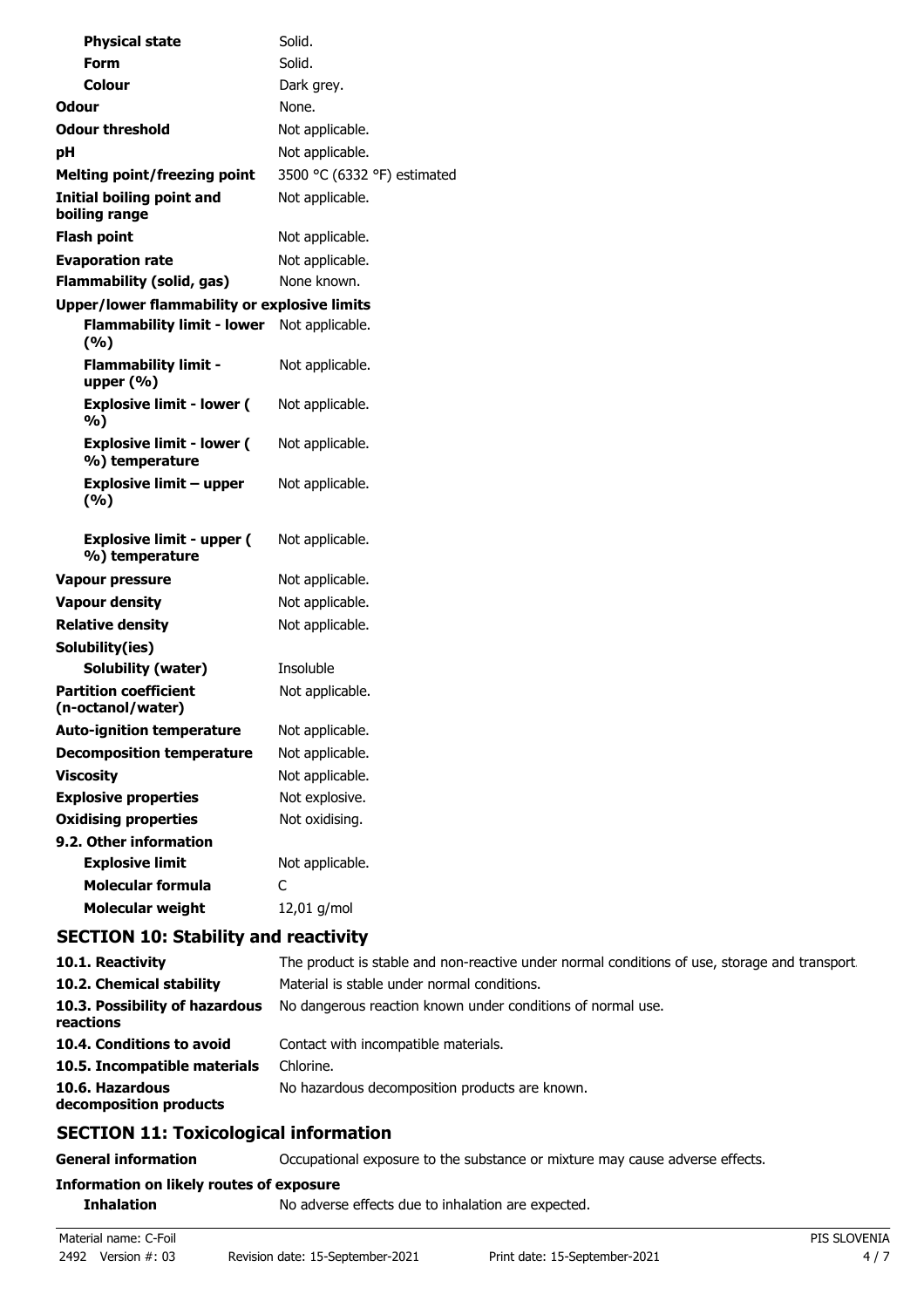| <b>Skin contact</b>                                          | No adverse effects due to skin contact are expected.                                                                     |                                                                                                                                                                                            |  |
|--------------------------------------------------------------|--------------------------------------------------------------------------------------------------------------------------|--------------------------------------------------------------------------------------------------------------------------------------------------------------------------------------------|--|
| Eye contact                                                  | Not likely, due to the form of the product.                                                                              |                                                                                                                                                                                            |  |
| <b>Ingestion</b>                                             | May cause discomfort if swallowed. However, ingestion is not likely to be a primary route of<br>occupational exposure.   |                                                                                                                                                                                            |  |
| <b>Symptoms</b>                                              | None known.                                                                                                              |                                                                                                                                                                                            |  |
| 11.1. Information on toxicological effects                   |                                                                                                                          |                                                                                                                                                                                            |  |
| <b>Acute toxicity</b>                                        | Not known.                                                                                                               |                                                                                                                                                                                            |  |
| <b>Components</b>                                            | <b>Species</b>                                                                                                           | <b>Test Results</b>                                                                                                                                                                        |  |
| Carbon (CAS 7440-44-0)                                       |                                                                                                                          |                                                                                                                                                                                            |  |
| <u>Acute</u>                                                 |                                                                                                                          |                                                                                                                                                                                            |  |
| Oral                                                         |                                                                                                                          |                                                                                                                                                                                            |  |
| LD50                                                         | Rat                                                                                                                      | $>10000$ mg/kg                                                                                                                                                                             |  |
|                                                              | * Estimates for product may be based on additional component data not shown.                                             |                                                                                                                                                                                            |  |
| <b>Skin corrosion/irritation</b>                             | Not likely, due to the form of the product.                                                                              |                                                                                                                                                                                            |  |
| Serious eye damage/eye<br>irritation                         | Not likely, due to the form of the product.                                                                              |                                                                                                                                                                                            |  |
| <b>Respiratory sensitisation</b>                             | Not a respiratory sensitizer.                                                                                            |                                                                                                                                                                                            |  |
| <b>Skin sensitisation</b>                                    | Not a skin sensitiser.                                                                                                   |                                                                                                                                                                                            |  |
| <b>Germ cell mutagenicity</b>                                |                                                                                                                          | Based on available data, the classification criteria are not met.                                                                                                                          |  |
| Carcinogenicity                                              |                                                                                                                          | This product is not considered to be a carcinogen by IARC, ACGIH, NTP, or OSHA.                                                                                                            |  |
|                                                              | working (Official Gazette of the Republic of Slovenia)                                                                   | Slovenia. OELs. Regulations concerning protection of workers against risks due to exposure to chemicals while                                                                              |  |
| Carbon (CAS 7440-44-0)                                       |                                                                                                                          | Carcinogenic, Category 1A                                                                                                                                                                  |  |
| <b>Reproductive toxicity</b>                                 | Not classified.                                                                                                          |                                                                                                                                                                                            |  |
| <b>Specific target organ toxicity</b><br>- single exposure   | Not classified.                                                                                                          |                                                                                                                                                                                            |  |
| <b>Specific target organ toxicity</b><br>- repeated exposure | Not classified.                                                                                                          |                                                                                                                                                                                            |  |
| <b>Aspiration hazard</b>                                     | Not an aspiration hazard.                                                                                                |                                                                                                                                                                                            |  |
| Mixture versus substance<br>information                      | No information available.                                                                                                |                                                                                                                                                                                            |  |
| <b>Other information</b>                                     | This product has no known adverse effect on human health.                                                                |                                                                                                                                                                                            |  |
| <b>SECTION 12: Ecological information</b>                    |                                                                                                                          |                                                                                                                                                                                            |  |
| 12.1. Toxicity                                               | Due to partial or complete lack of data the classification for hazardous to the aquatic environment,<br>is not possible. |                                                                                                                                                                                            |  |
| 12.2. Persistence and<br>degradability                       |                                                                                                                          |                                                                                                                                                                                            |  |
| 12.3. Bioaccumulative<br>potential                           | No data available.                                                                                                       |                                                                                                                                                                                            |  |
| <b>Partition coefficient</b><br>n-octanol/water (log Kow)    | Not available.                                                                                                           |                                                                                                                                                                                            |  |
| <b>Bioconcentration factor (BCF)</b>                         | Not available.                                                                                                           |                                                                                                                                                                                            |  |
| 12.4. Mobility in soil                                       | No data available.                                                                                                       |                                                                                                                                                                                            |  |
| 12.5. Results of PBT and<br><b>vPvB</b> assessment           | Not a PBT or vPvB substance or mixture.                                                                                  |                                                                                                                                                                                            |  |
| 12.6. Other adverse effects                                  |                                                                                                                          | No other adverse environmental effects (e.g. ozone depletion, photochemical ozone creation<br>potential, endocrine disruption, global warming potential) are expected from this component. |  |
| <b>SECTION 13: Disposal considerations</b>                   |                                                                                                                          |                                                                                                                                                                                            |  |
| 13.1. Waste treatment methods                                |                                                                                                                          |                                                                                                                                                                                            |  |

#### **Residual waste**

Dispose of in accordance with local regulations. Empty containers or liners may retain some product residues. This material and its container must be disposed of in a safe manner (see: Disposal instructions).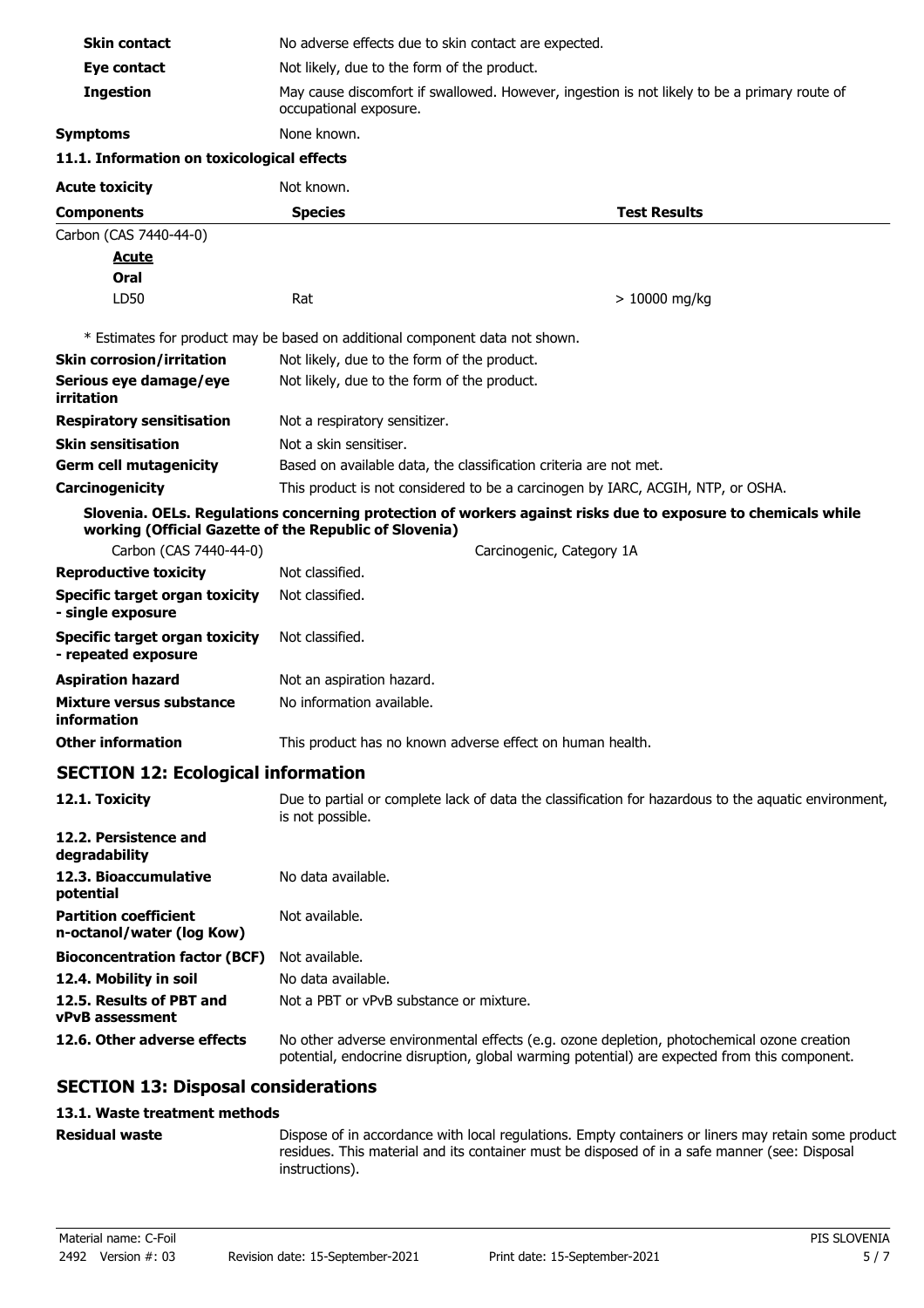| <b>Contaminated packaging</b>          | Since emptied containers may retain product residue, follow label warnings even after container is<br>emptied. Empty containers should be taken to an approved waste handling site for recycling or<br>disposal. |
|----------------------------------------|------------------------------------------------------------------------------------------------------------------------------------------------------------------------------------------------------------------|
| EU waste code                          | The Waste code should be assigned in discussion between the user, the producer and the waste<br>disposal company.                                                                                                |
| <b>Disposal</b><br>methods/information | Collect and reclaim or dispose in sealed containers at licensed waste disposal site.                                                                                                                             |
| <b>Special precautions</b>             | Dispose in accordance with all applicable regulations.                                                                                                                                                           |

## **SECTION 14: Transport information**

**ADR**

14.1. - 14.6.: Not regulated as dangerous goods.

**RID**

14.1. - 14.6.: Not regulated as dangerous goods.

**ADN**

14.1. - 14.6.: Not regulated as dangerous goods.

#### **IATA**

14.1. - 14.6.: Not regulated as dangerous goods.

#### **IMDG**

14.1. - 14.6.: Not regulated as dangerous goods.

## **SECTION 15: Regulatory information**

#### **15.1. Safety, health and environmental regulations/legislation specific for the substance or mixture**

#### **EU regulations**

|             | Regulation (EC) No. 1005/2009 on substances that deplete the ozone layer, Annex I and II, as amended |
|-------------|------------------------------------------------------------------------------------------------------|
| Not listed. |                                                                                                      |

**Regulation (EU) 2019/1021 On persistent organic pollutants (recast), as amended**

Not listed.

**Regulation (EU) No. 649/2012 concerning the export and import of dangerous chemicals, Annex I, Part 1 as amended**

Not listed.

**Regulation (EU) No. 649/2012 concerning the export and import of dangerous chemicals, Annex I, Part 2 as amended**

Not listed.

- **Regulation (EU) No. 649/2012 concerning the export and import of dangerous chemicals, Annex I, Part 3 as amended**
	- Not listed.
- **Regulation (EU) No. 649/2012 concerning the export and import of dangerous chemicals, Annex V as amended** Not listed.
- **Regulation (EC) No. 166/2006 Annex II Pollutant Release and Transfer Registry, as amended** Carbon (CAS 7440-44-0)
- **Regulation (EC) No. 1907/2006, REACH Article 59(10) Candidate List as currently published by ECHA** Not listed.

### **Authorisations**

**Regulation (EC) No. 1907/2006, REACH Annex XIV Substances subject to authorization, as amended** Not listed.

#### **Restrictions on use**

**Regulation (EC) No. 1907/2006, REACH Annex XVII Substances subject to restriction on marketing and use as amended**

Not listed.

**Directive 2004/37/EC: on the protection of workers from the risks related to exposure to carcinogens and mutagens at work, as amended.**

Not listed.

#### **Other EU regulations**

| Directive 2012/18/EU on major accident hazards involving dangerous substances, as amended |                                                                                                                     |  |
|-------------------------------------------------------------------------------------------|---------------------------------------------------------------------------------------------------------------------|--|
| Not listed.                                                                               |                                                                                                                     |  |
| <b>Other regulations</b>                                                                  | The product is classified and labelled in accordance with Regulation (EC) 1272/2008 (CLP<br>Regulation) as amended. |  |
| <b>National regulations</b>                                                               | Follow national regulation for work with chemical agents.                                                           |  |